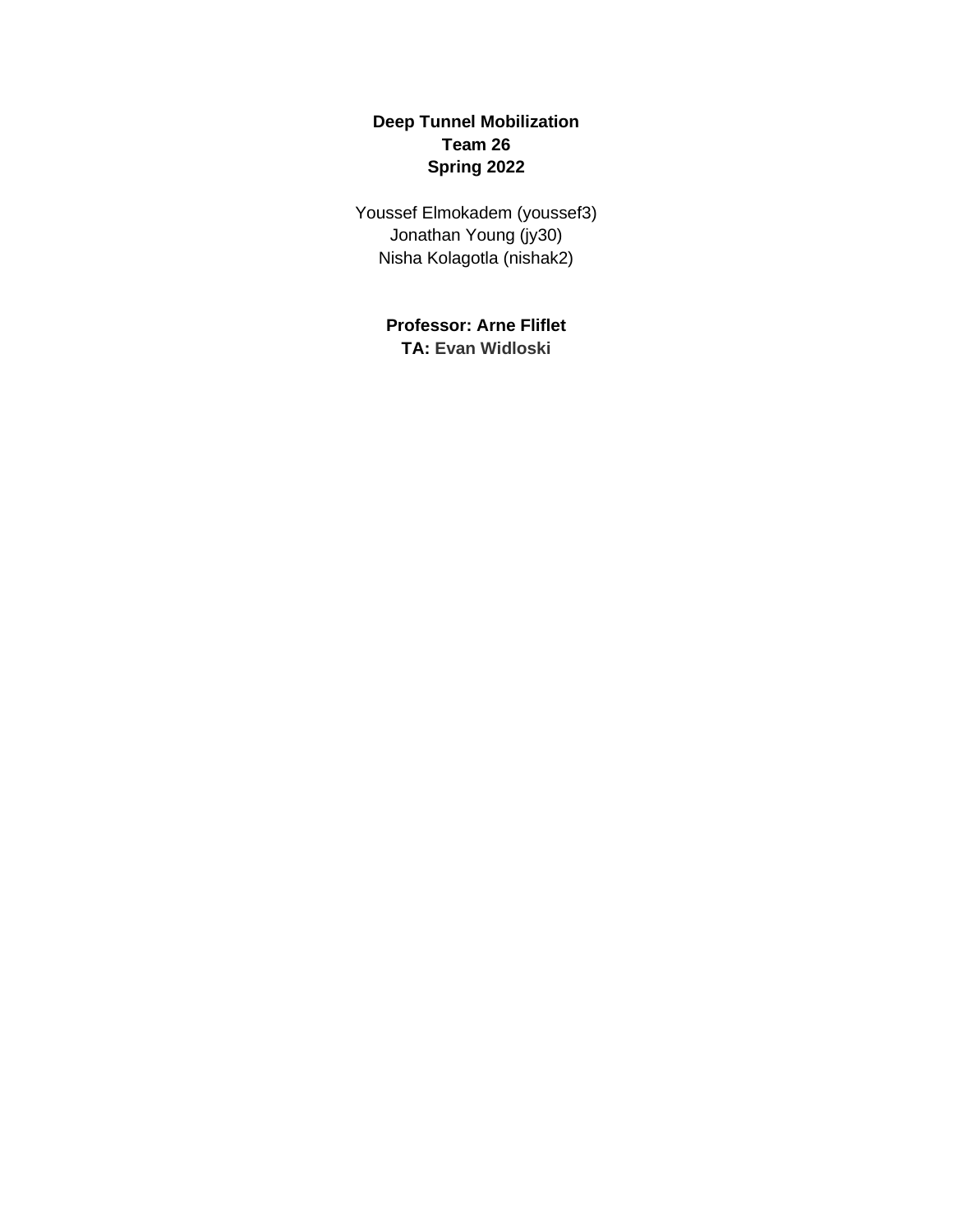#### **Introduction**

#### a. Problem

Late in the season, most vegetables are done for the season except some cold hardy crops. A hoop house or deep tunnel can be used to extend growing periods. A hoop house or deep tunnels, equipt with UV resistant polyethylene plastic, can be used to extend growing periods by protecting them from direct sunlight. If deep tunnels are moved, one deep tunnel can be used as an incubator for more crops in a given season than if it is not moved. Currently 10- 12 volunteers are needed to move these deep tunnels at the sustainable student farms which is an inconvenience. Ideally it would only take 1-2 volunteers to move these deep tunnels so the farmers are not dependent on having a large group congregate to move the tunnels. This problem was pitched by Professor Ann Witmer during lecture.

#### b. Solution

We plan on using a feedback system that measures the location of a deep tunnel and controls two electric winches to pull it the fixed, appropriate distance down its track before stopping. The two winches will be fastened to the single side of the tunnel. The system will be made portable so that it can be moved and set to pull from either side of any one of the three tunnels.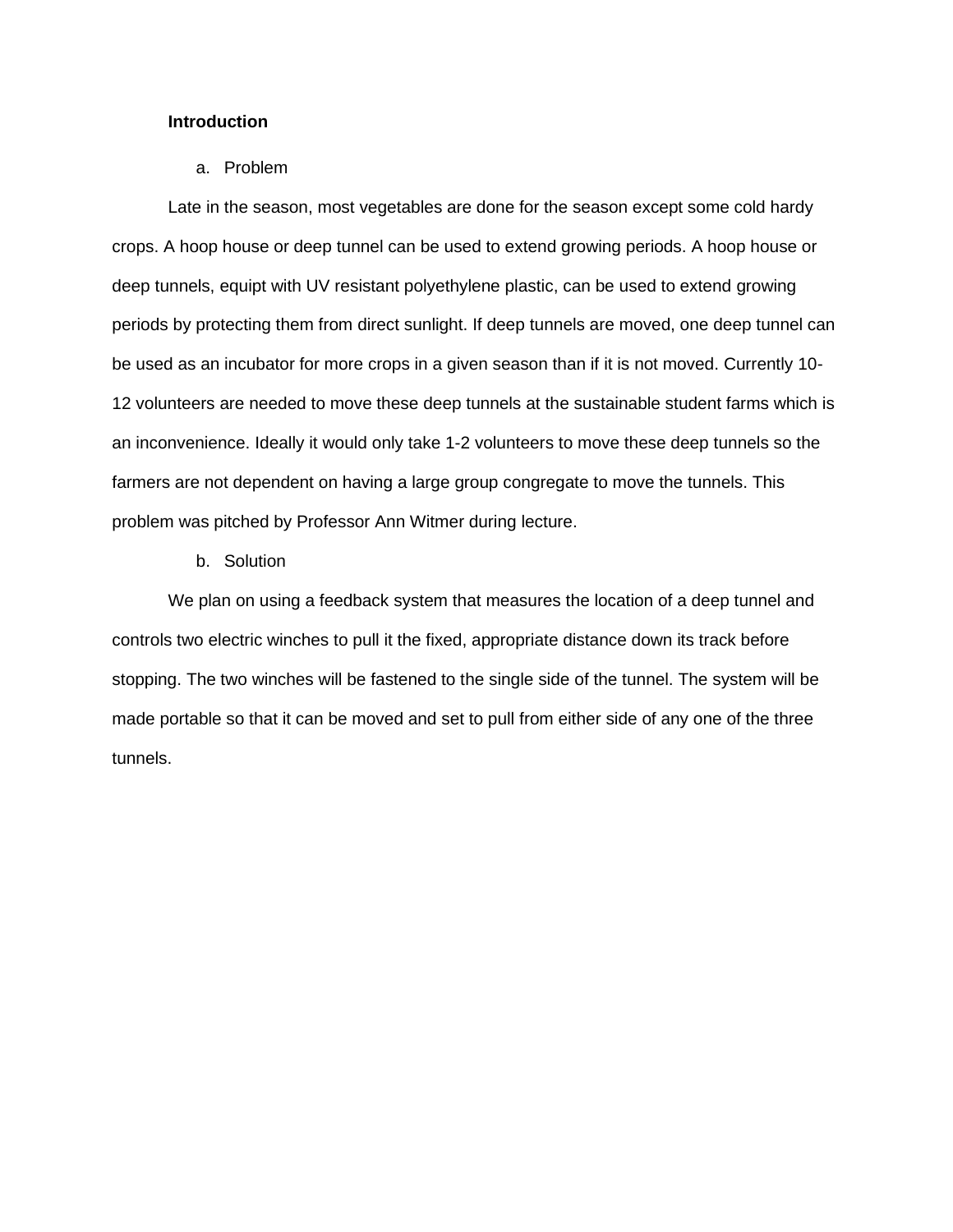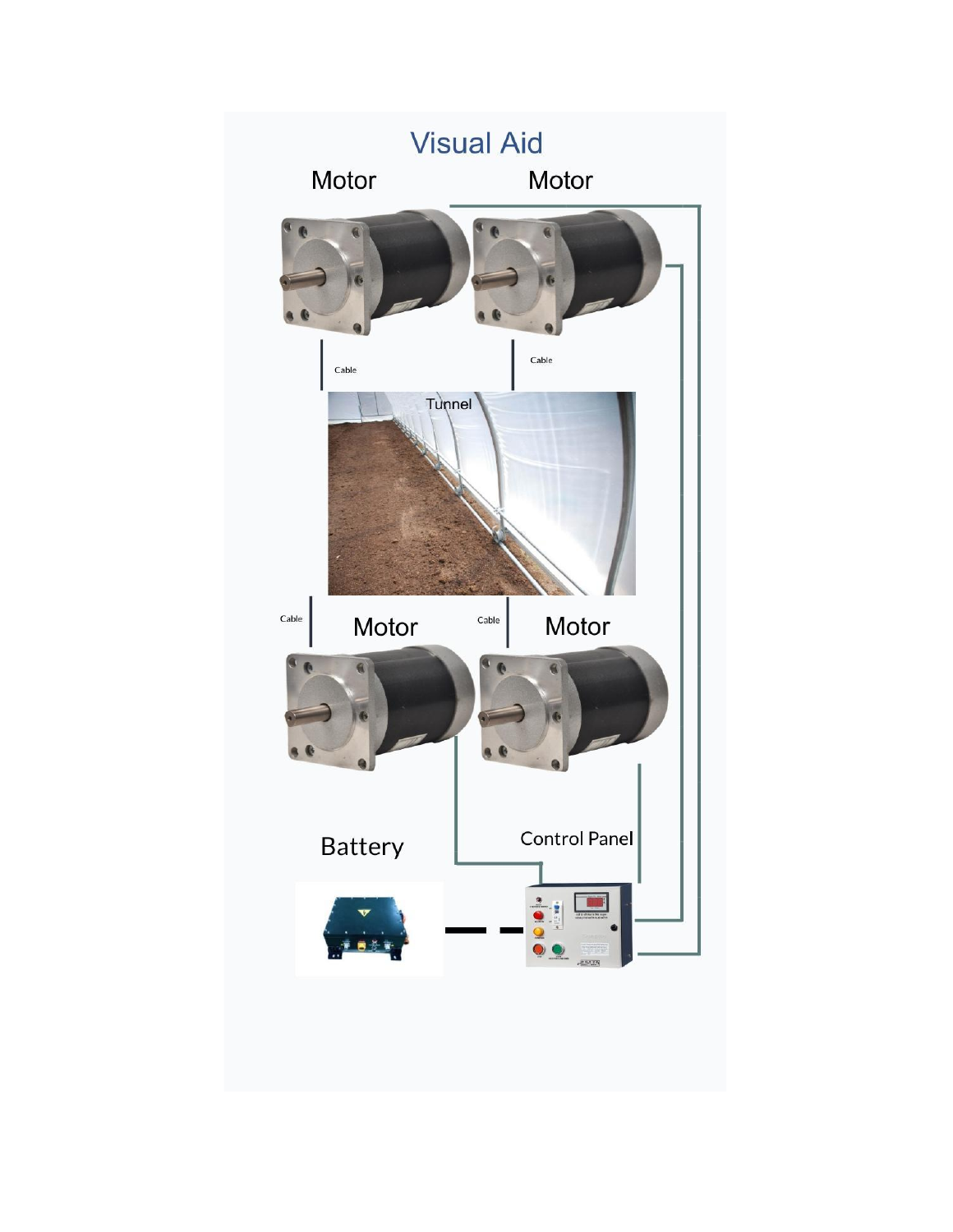- c. High-level Requirements
	- i. The tunnel is able to move by operating a switch. The speed of the tunnel is expected to be able to move around 1 or 2 miles per hour. The tunnel should have an operating temperature between -20 degrees Celsius to 40 degrees Celsius.
	- ii. The battery delivers power through the control panel and is able to receive charge while maintaining a temperature of 60 degrees Celsius or lower.
	- iii. The control panel is able to display the relevant information to the operator like the battery State of Charge, Power indicators, motor information. The control panel should be able to pull this information from the sensors at least every 3 seconds while the system is operating.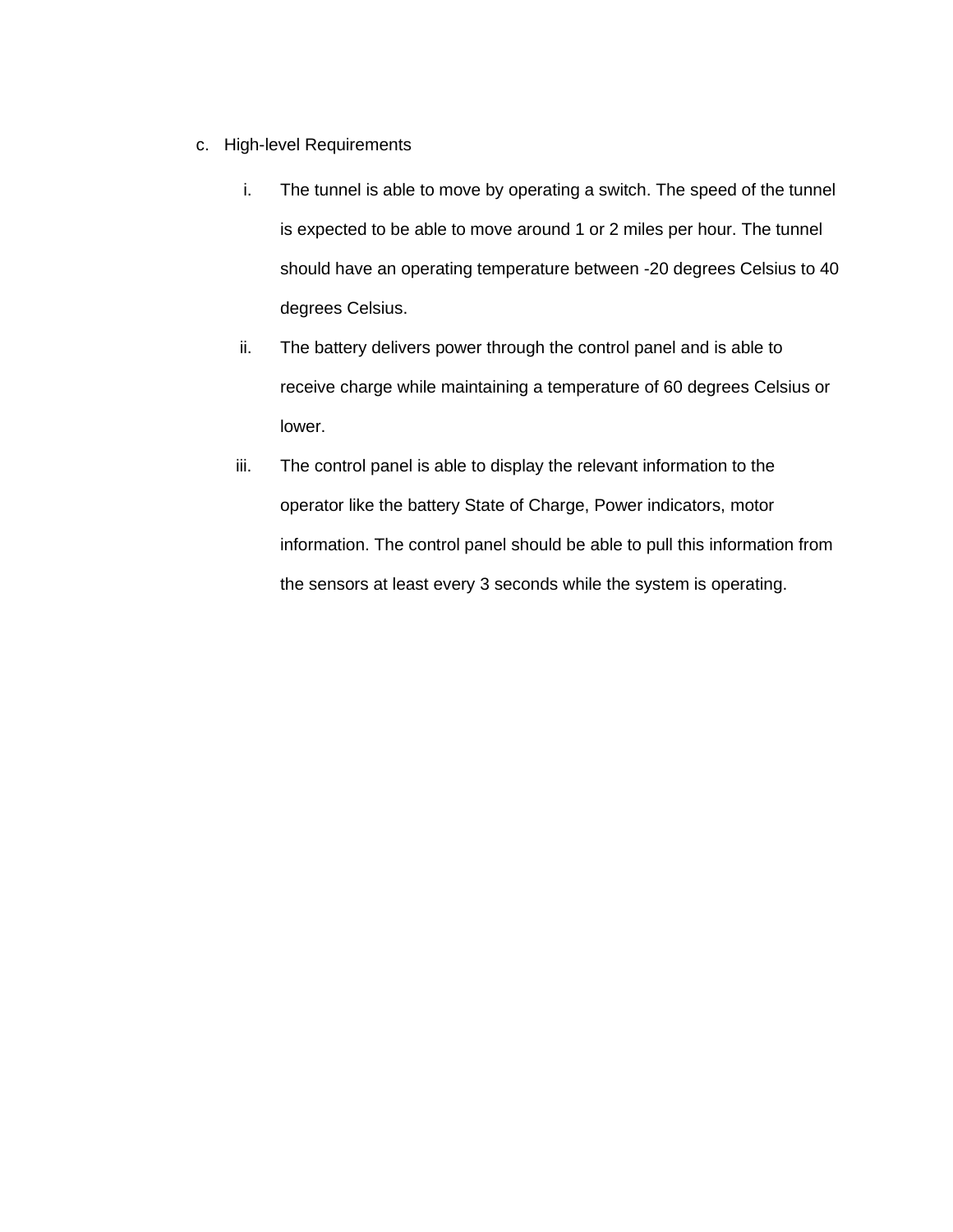# **Design**

d. Block Diagram

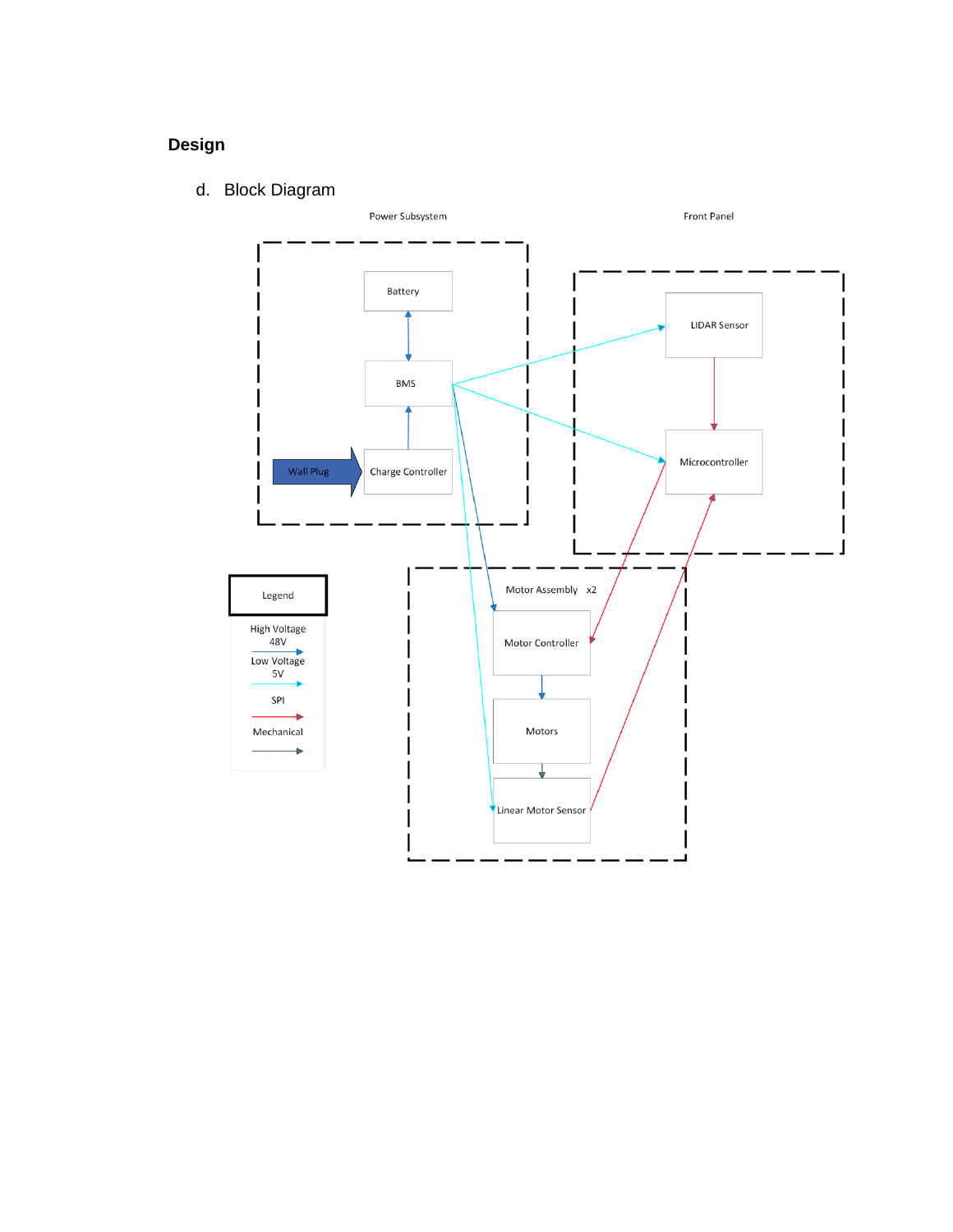### e. Subsystem Overview

### i. Power subsystem

High voltage lines (48V) will run from the charge controller to the BMS and between the battery and BMS. In addition, high voltage lines will run from the BMS to the motor controller and to the motors.

Low voltage lines (5V) will run from the BMS to the LIDAR and linear motor sensors, and to the microcontroller. The low voltage lines will be used to transmit the signals from the sensors to the microcontroller.

### ii. Front Panel Subsystem

The front panel is how the user operates the system. Because there is only one axis for motion, the controls will be straightforward. The motors are either on or off, which will be dictated by a switch. If the deep tunnel is at the end of the track, even if the switch is in the on position the motor will stay off. An indicator light will display whether the system is on or not. The front panel will also house the MCU.

#### **Requirements:**

• The panel takes up less than a cubic foot and weighs less than 10 pounds so that it is easily transported.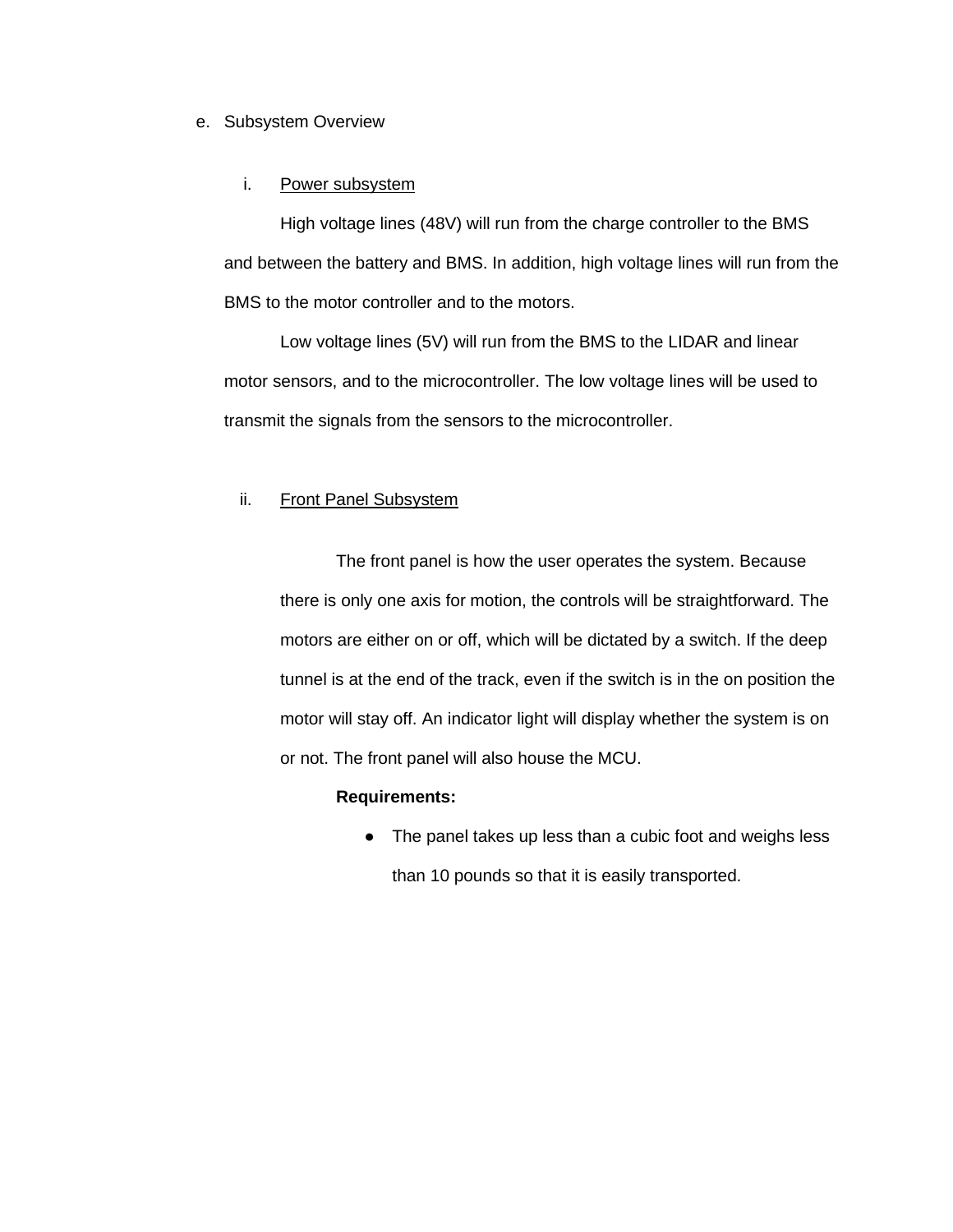### iii. Motor and Structure Subsystem.

The two motors will wind a cable to pull the tunnel down the field. Each will be connected to their respective anchor point and corner of the tunnel.

### **Requirements:**

● The motor moves at a rate such that the tunnels are pulled 96ft, to their next position, in under 20 minutes.

### iv. Battery Management Subsystem

The purpose of the BMS is to regulate and control the flow of power to the battery. This is responsible for ensuring that the battery can safely charge and discharge without overheating. The other goal is that it can safely change the voltage to the high voltage for the motors and low voltage for the sensors.

### **Requirements:**

- The BMS can output 48V ±5% for the high voltage lines and 5V ±1% for the low voltage connections.
- The BMS can accept  $48V \pm 5%$  to charge the battery

### v. Battery and Charge controller

The Battery and charging system is the power source for the entire project. It has to deliver high voltage for the motor controllers as well as low voltage for the microcontroller and other sensors that make feedback control possible.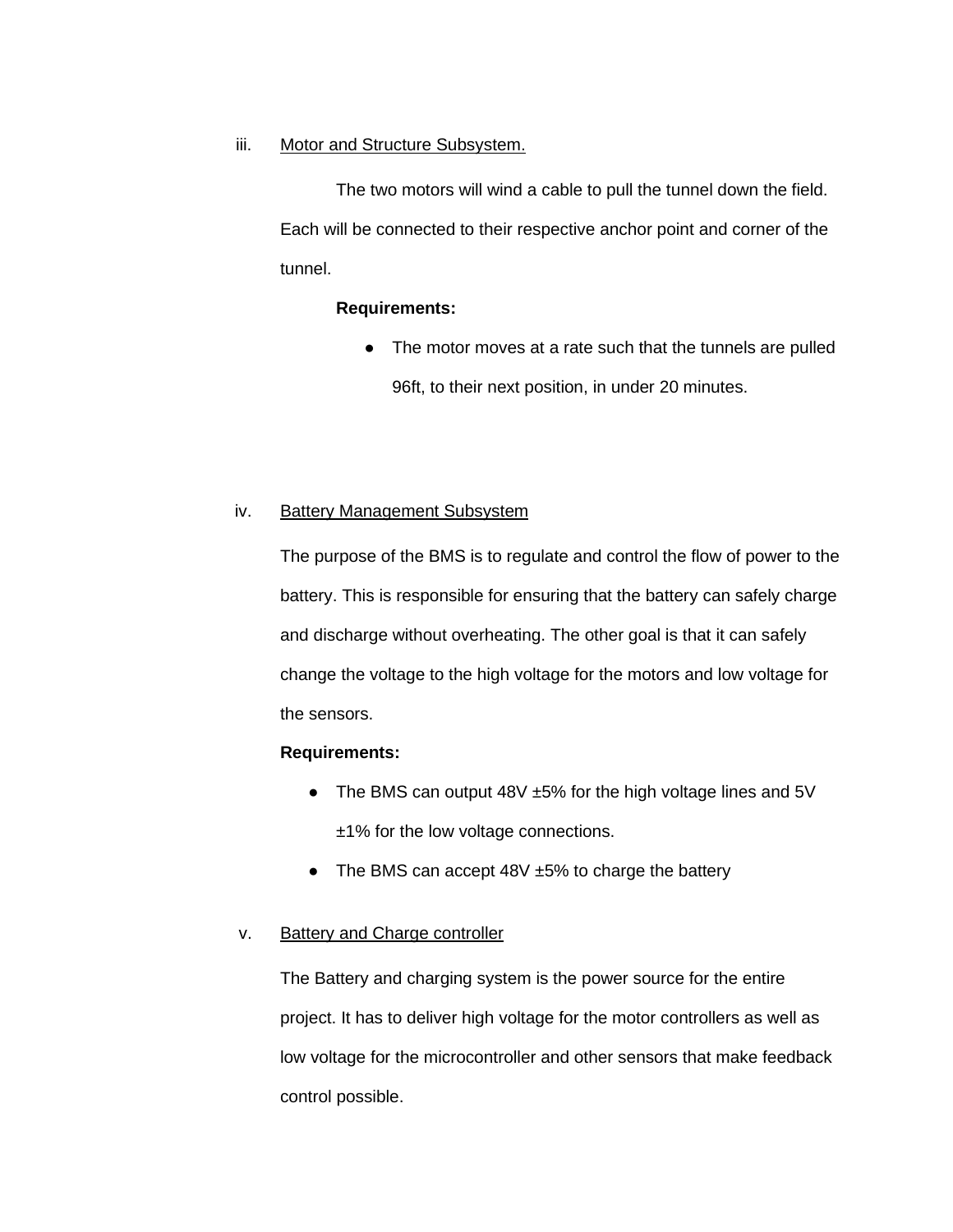### **Requirements:**

- The battery must be able to maintain its rated voltage within 1% while under load.
- The charger must be able to accept 110V-240V AC at 50Hz to 60Hz and output 48V ±1% for the BMS.

# vi. LIDAR sensor

The LIDAR sensor senses the distance that the high tunnel is away from the front panel which is mounted at the end of the field. The power used to sense the high tunnel comes from the BMS and the data communication is over SPI to the microcontroller.

# **Requirements:**

● Reads the correct distance of the high tunnel within 0.5 inches when the high tunnel is within 20 feet of the sensor.

### vii. Microcontroller

The microcontroller is the main processing unit in the system. It is responsible for polling the sensors to have the most updated information and calculating the new value of control for the motors and the front panel.

# **Requirements:**

- It must be able to send and receive data without any loss of information.
- Must be able to store and display the relevant system information.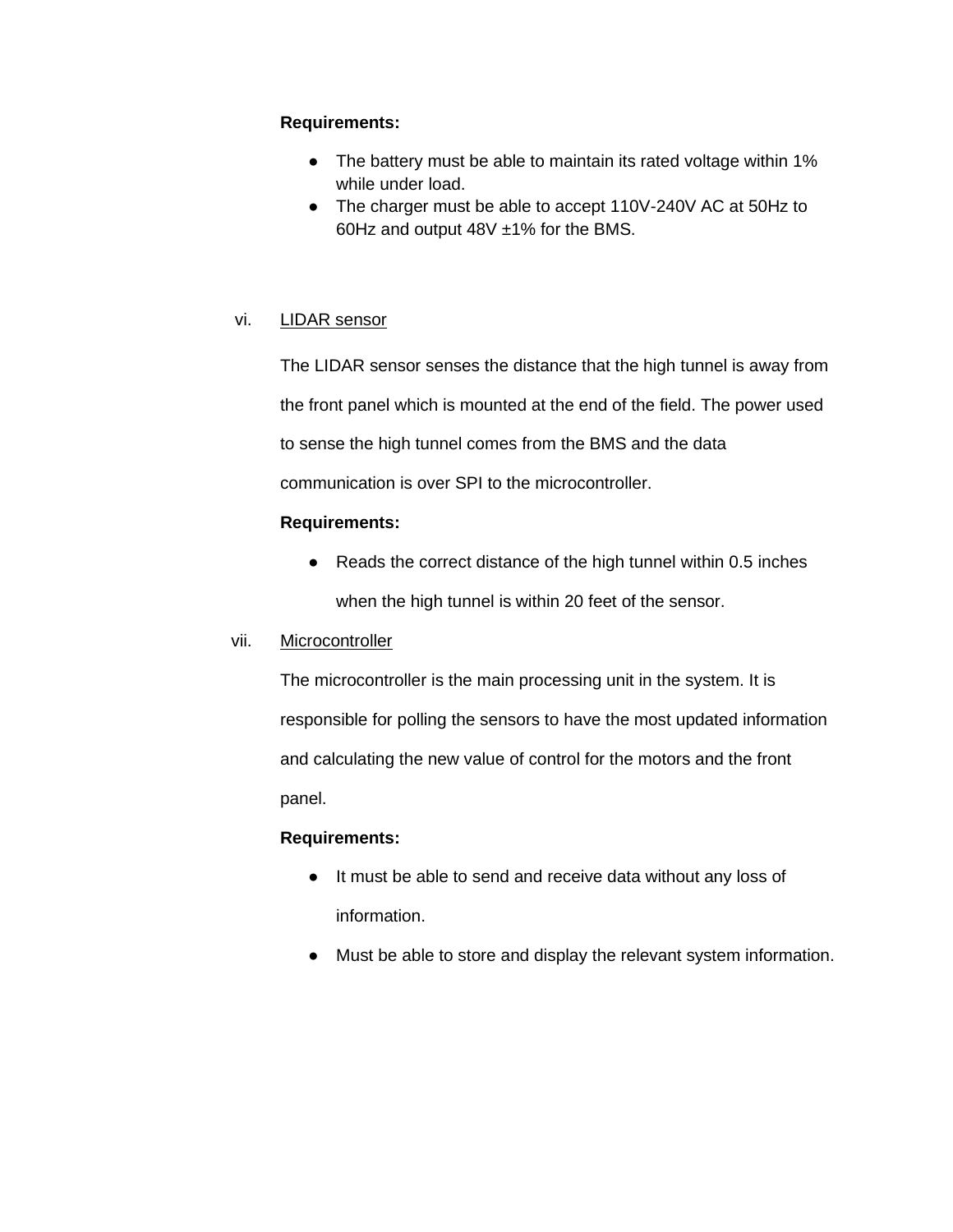### viii. Motor Controller

The motor controller drives the motor and controls how much power the motor puts out based on the commands from the microcontroller.

# **Requirements:**

- Must be able to control the motor power output within 5% of the reference that is given to the motor controller by the microcontroller.
- ix. Linear Motor sensor

The linear motor sensor measures the amount of cable that has been wound around the winch. This measurement of two linear motors on either side of the high tunnel can let the microcontroller know if one side of the high tunnel is closer than the other.

## **Requirements:**

● Must be able to measure the amount of the cable that has been wound up within 1 inch.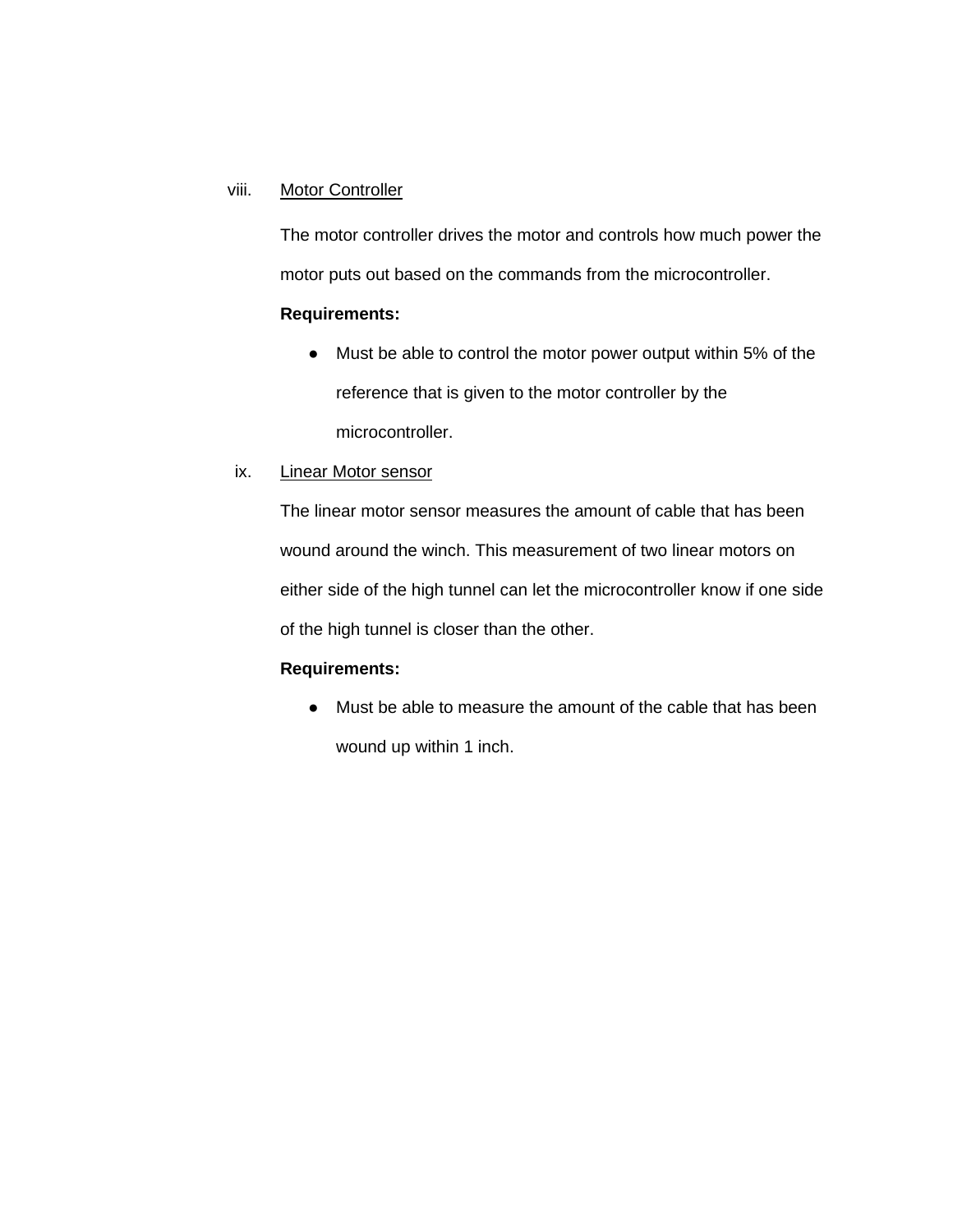#### **Tolerance Analysis**

There are concerns about maintaining the structural integrity of the deep tunnels. If too much strain is applied in the wrong fashion, the tunnel could be compromised. Having the two winches oriented so that the force of the rope pulls the tunnel strictly in the direction of motion is optimal over permitting some pulling force in the direction perpendicular to the direction of motion the tunnels will take not only from an efficiency standpoint but as a preventative measure for the tolerance of the structure. The trade off is that if the motors are not operating synchronously so that the left side is not being pulled the same as the right we risk breaking a deep tunnel. We believe that pulling unevenly will contort the tunnel in a manner it is not built to tolerate.

#### **Ethics**

Considering this project is aimed to help make sustainable agriculture easier, the implementation should maintain this sustainable ethos. A portable electric power supply, instead of a combustion generator would allow for the possibility of sustainably sourced power. Energy is only one resource involved, others are rare earth metals and other materials. A design that is modular, so that one system can be applied to each of the three deep tunnels, would not only be fiscally beneficial but ethically responsible as well.

One of the goals listed in section 7.8 of the IEEE code of ethics is, "to improve the understanding by individuals and society of the capabilities and societal implications of conventional and emerging technologies."(IEEE 7.8) The technology we are developing enables farmers to utilize the most out of their season without needing to rally or hire a large group of people to move their deep tunnels. It is important to emphasize that this convenience advances our ability as individuals to produce agriculture independently so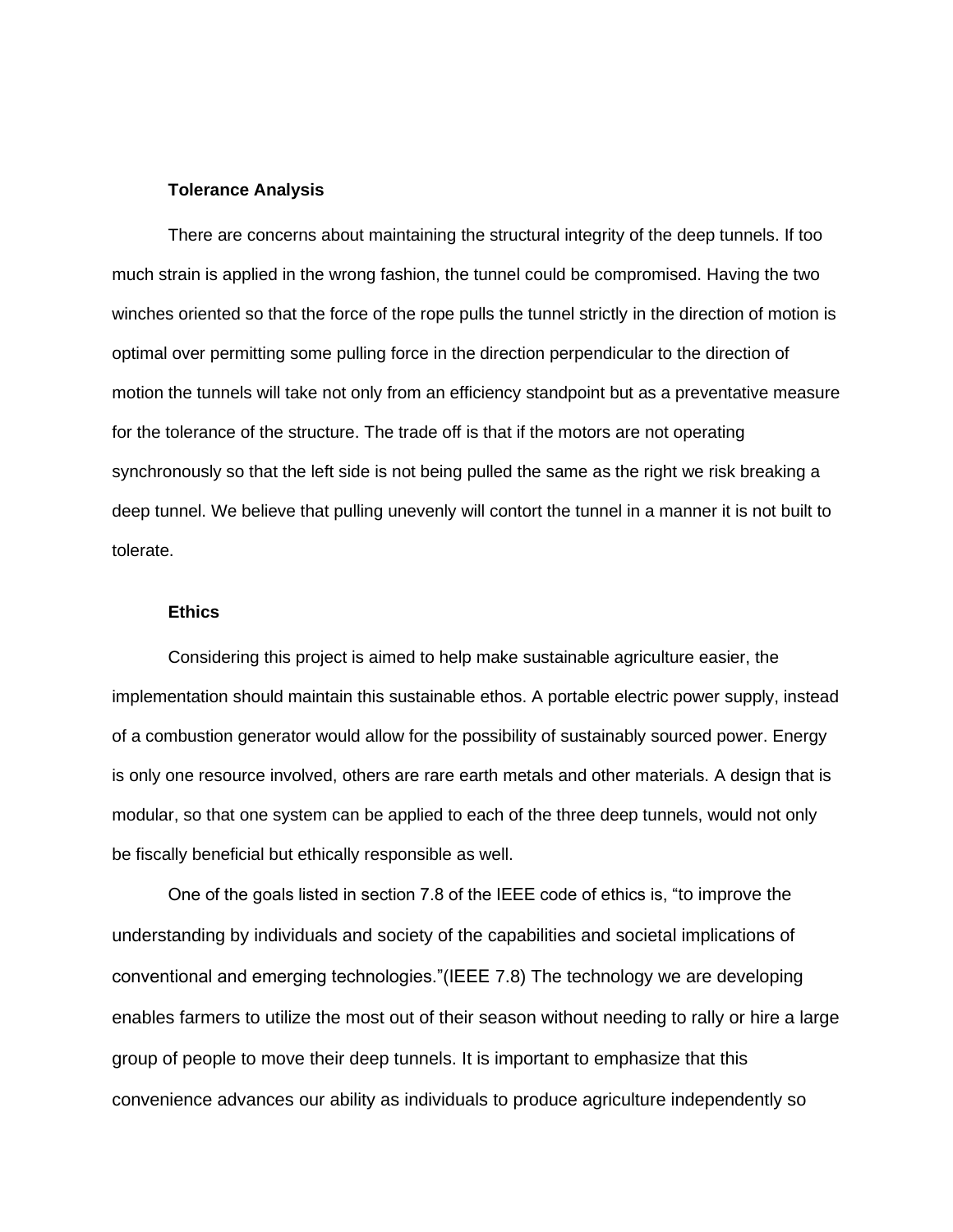that we are no longer dependent on unsustainable corporate food chains to feed us. People are becoming aware of the societal and environmental benefits of such a shift into local, owner run farms. As the code suggests, it is important to make sure that people are aware that with agricultural and technological advancements, running a farm has become more manageable and its yields will be plentiful, if people invest in tools like the one we are proposing.

### **Safety**

As far as safety is concerned, commercial electric winches operate at usually no more than 10 feet per minute. Though this pace may require some patience, it has the benefit of making the system safer to operate. Another safety concern would be in the construction and testing of the system. Despite the fact we will try to consider all variables in preventing the deep tunnel from breaking, in the case in which it does break, it is important that no one is right next to it. Before operating no one should be on or right next to the track. A good idea would be to add a buzz sound and delay before the tunnel makes its journey down the track. We will also add a switch to kill the power going to the motors as another safety feature.